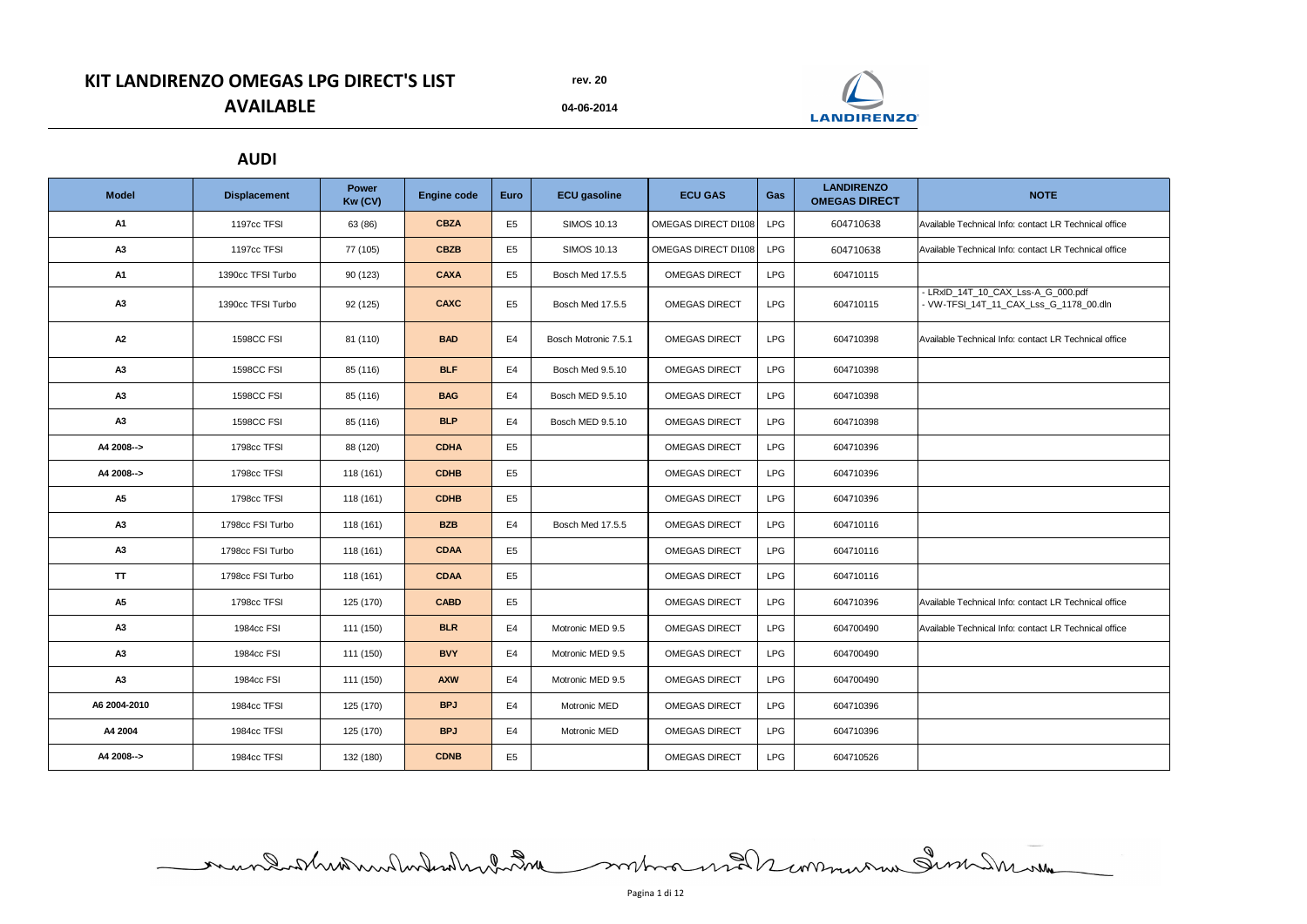**04-06-2014**

# **KIT LANDIRENZO OMEGAS LPG DIRECT'S LIST AVAILABLE**

| <b>Model</b>   | <b>Displacement</b> | <b>Power</b><br>Kw (CV) | <b>Engine code</b> | <b>Euro</b>    | <b>ECU</b> gasoline | <b>ECU GAS</b>       | Gas        | <b>LANDIRENZO</b><br><b>OMEGAS DIRECT</b> | <b>NOTE</b>                                           |
|----------------|---------------------|-------------------------|--------------------|----------------|---------------------|----------------------|------------|-------------------------------------------|-------------------------------------------------------|
| <b>A5</b>      | 1984cc TFSI         | 132 (180)               | <b>CDNB</b>        | E <sub>5</sub> |                     | <b>OMEGAS DIRECT</b> | <b>LPG</b> | 604710526                                 |                                                       |
| Q <sub>5</sub> | 1984cc TFSI         | 132 (180)               | <b>CDNB</b>        | E <sub>5</sub> |                     | <b>OMEGAS DIRECT</b> | <b>LPG</b> | 604710526                                 |                                                       |
| A6 2011-->     | 1984cc TFSI         | 132 (180)               | <b>CDNB</b>        | E <sub>5</sub> |                     | <b>OMEGAS DIRECT</b> | <b>LPG</b> | 604710526                                 |                                                       |
| A3             | 2000cc FSI Turbo    | 147 (200)               | <b>AXX</b>         | E4             | Motronic MED 9.1    | <b>OMEGAS DIRECT</b> | <b>LPG</b> | 604710526                                 |                                                       |
| A4 2004        | 1984cc TFSI         | 147(200)                | <b>BWE</b>         | E <sub>4</sub> |                     | <b>OMEGAS DIRECT</b> | <b>LPG</b> | 604710526                                 |                                                       |
| A4 2004        | 1984cc TFSI         | 147(200)                | <b>BGB</b>         | E4             |                     | <b>OMEGAS DIRECT</b> | <b>LPG</b> | 604710526                                 |                                                       |
| A3             | 1998cc TFSI         | 147 (200)               | <b>BWA</b>         | E <sub>5</sub> |                     | <b>OMEGAS DIRECT</b> | <b>LPG</b> | 604710526                                 |                                                       |
| <b>TT</b>      | 1998cc TFSI         | 147 (200)               | <b>BWA</b>         | E <sub>5</sub> |                     | <b>OMEGAS DIRECT</b> | <b>LPG</b> | 604710526                                 |                                                       |
| A3             | 1998cc TFSI         | 147 (200)               | <b>CAWB</b>        | E <sub>5</sub> |                     | <b>OMEGAS DIRECT</b> | <b>LPG</b> | 604710526                                 | Available Technical Info: contact LR Technical office |
| Q3             | 1984cc FSI Turbo    | 125 (170)               | <b>CCZC</b>        | E <sub>5</sub> |                     | <b>OMEGAS DIRECT</b> | <b>LPG</b> | 604710117                                 |                                                       |
| A3             | 1984cc FSI Turbo    | 147 (200)               | <b>CCZA</b>        | E <sub>5</sub> |                     | <b>OMEGAS DIRECT</b> | <b>LPG</b> | 604710117                                 |                                                       |
| <b>TT</b>      | 1984cc FSI Turbo    | 147 (200)               | <b>CCZA</b>        | E <sub>5</sub> |                     | <b>OMEGAS DIRECT</b> | <b>LPG</b> | 604710117                                 |                                                       |
| <b>A5</b>      | 1984cc TFSI         | 155 (211)               | <b>CDNC</b>        | E <sub>5</sub> |                     | <b>OMEGAS DIRECT</b> | <b>LPG</b> | 604710526                                 |                                                       |
| Q <sub>5</sub> | 1984cc TFSI         | 155 (211)               | <b>CDNC</b>        | E <sub>5</sub> |                     | <b>OMEGAS DIRECT</b> | <b>LPG</b> | 604710526                                 |                                                       |
| A4 2008-->     | 1984cc TFSI         | 155 (211)               | <b>CDNC</b>        | E <sub>5</sub> |                     | <b>OMEGAS DIRECT</b> | <b>LPG</b> | 604710526                                 |                                                       |

| <b>Model</b> | <b>Displacement</b> | <b>Power</b><br>Kw (CV) | <b>Engine code</b> | Euro | <b>ECU</b> gasoline | <b>ECU GAS</b>      | Gas        | <b>LANDIRENZO</b><br><b>OMEGAS DIRECT</b> | <b>NOTE</b>                                           |
|--------------|---------------------|-------------------------|--------------------|------|---------------------|---------------------|------------|-------------------------------------------|-------------------------------------------------------|
| Captiva      | 3,0 V6              | 190 (258)               | <b>KLAC</b>        |      |                     | OMEGAS DIRECT DI108 | <b>LPG</b> | 604701001                                 | Available Technical Info: contact LR Technical office |

mundistrionnonluteralement de contra mander communau Sum Insuran

### **AUDI**

## **CHEVROLET**



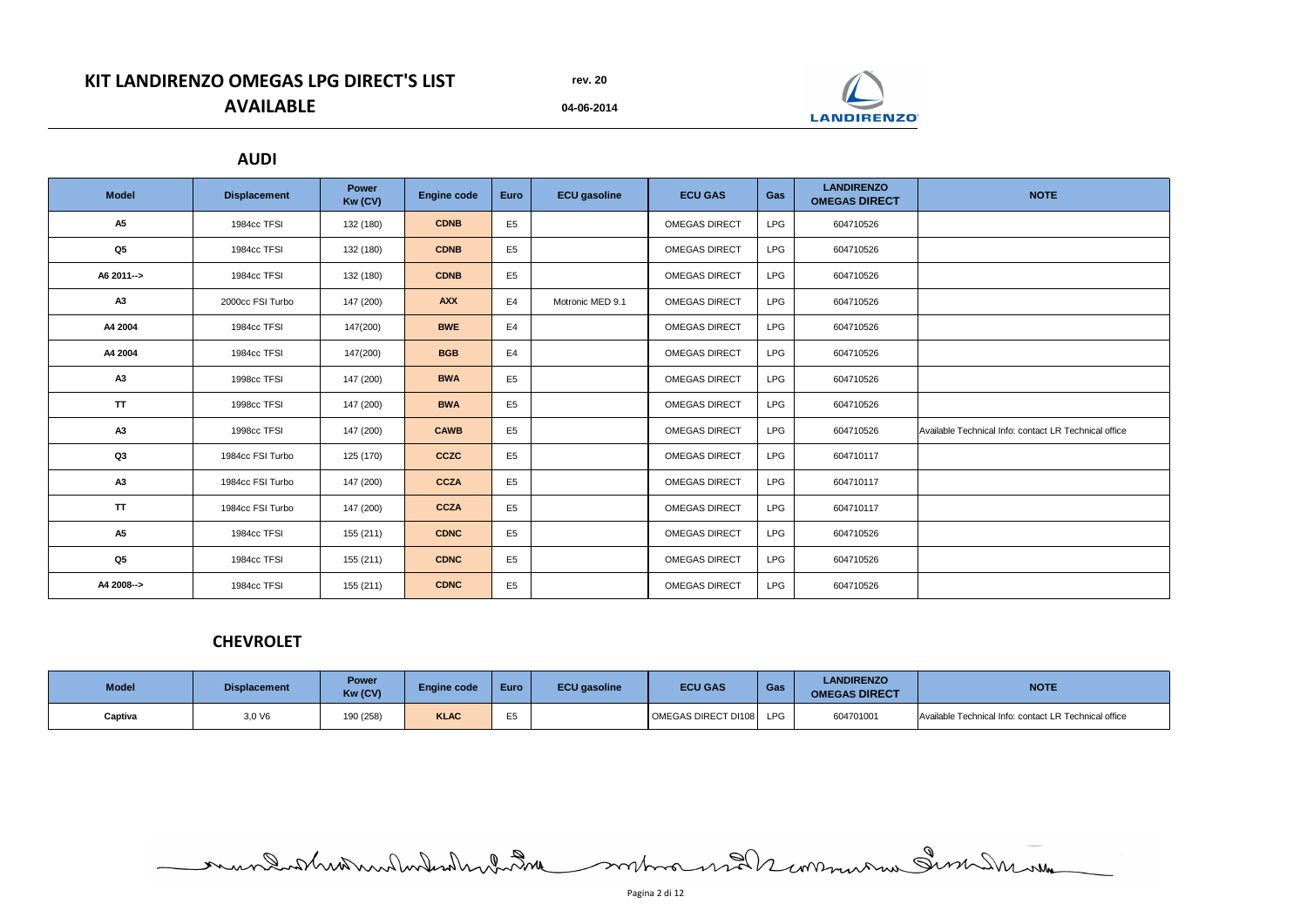**04-06-2014**

# **KIT LANDIRENZO OMEGAS LPG DIRECT'S LIST AVAILABLE**

| <b>Model</b>      | <b>Displacement</b> | <b>Power</b><br>Kw (CV) | <b>Engine code</b> | <b>Euro</b>    | <b>ECU</b> gasoline | <b>ECU GAS</b>       | Gas        | <b>LANDIRENZO</b><br><b>OMEGAS DIRECT</b> | <b>NOTE</b>                                                                                                                   |
|-------------------|---------------------|-------------------------|--------------------|----------------|---------------------|----------------------|------------|-------------------------------------------|-------------------------------------------------------------------------------------------------------------------------------|
| <b>C4 Picasso</b> | 1598cc VTi          | 103 (140)               | 5FT                | E4             |                     | <b>OMEGAS DIRECT</b> | <b>LPG</b> | 604710116                                 | Instruction and Program PEUGEOT 5008<br>Instruction: 5008_16T_10_5FV_Ls_G_000.pdf<br>Program: PSA_16T_10_5FV_Ls_G_1204_00.dln |
| C <sub>4</sub>    | 1598cc VTi          | 103 (140)               | 5FT                | E4             |                     | <b>OMEGAS DIRECT</b> | <b>LPG</b> | 604710116                                 | Instruction and Program PEUGEOT 5008<br>Instruction: 5008_16T_10_5FV_Ls_G_000.pdf<br>Program: PSA_16T_10_5FV_Ls_G_1204_00.dln |
| C <sub>4</sub>    | 1598cc VTi          | 110 (150)               | 5FX                | E <sub>5</sub> |                     | <b>OMEGAS DIRECT</b> | <b>LPG</b> | 604710116                                 | Available Technical Info: contact LR Technical office                                                                         |
| <b>C4 Picasso</b> | 1598cc VTi          | 110 (150)               | 5FX                | E <sub>5</sub> |                     | <b>OMEGAS DIRECT</b> | <b>LPG</b> | 604710116                                 | Available Technical Info: contact LR Technical office                                                                         |
| DS <sub>3</sub>   | 1598cc VTi          | 110 (150)               | 5FX                | E <sub>5</sub> |                     | <b>OMEGAS DIRECT</b> | <b>LPG</b> | 604710116                                 | Available Technical Info: contact LR Technical office                                                                         |
| C <sub>5</sub>    | 1598cc VTi          | 115 (157)               | 5FV                | E <sub>5</sub> | Bosch MEV 17.4      | <b>OMEGAS DIRECT</b> | <b>LPG</b> | 604710116                                 | Instruction and Program PEUGEOT 5008<br>Instruction: 5008_16T_10_5FV_Ls_G_000.pdf<br>Program: PSA_16T_10_5FV_Ls_G_1204_00.dln |
| C <sub>4</sub>    | 1598cc VTi          | 115 (157)               | 5FV                | E <sub>5</sub> | Bosch MEV 17.4      | <b>OMEGAS DIRECT</b> | <b>LPG</b> | 604710116                                 | Instruction and Program PEUGEOT 5008<br>Instruction: 5008_16T_10_5FV_Ls_G_000.pdf<br>Program: PSA_16T_10_5FV_Ls_G_1204_00.dln |
| <b>C4 Picasso</b> | 1598cc VTi          | 115 (157)               | 5FV                | E <sub>5</sub> | Bosch MEV 17.4      | <b>OMEGAS DIRECT</b> | <b>LPG</b> | 604710116                                 | Instruction and Program PEUGEOT 5008<br>Instruction: 5008_16T_10_5FV_Ls_G_000.pdf<br>Program: PSA_16T_10_5FV_Ls_G_1204_00.dln |
| DS <sub>3</sub>   | 1598cc VTi          | 115 (157)               | 5FV                | E <sub>5</sub> | Bosch MEV 17.4      | <b>OMEGAS DIRECT</b> | <b>LPG</b> | 604710116                                 | Instruction and Program PEUGEOT 5008<br>Instruction: 5008_16T_10_5FV_Ls_G_000.pdf<br>Program: PSA_16T_10_5FV_Ls_G_1204_00.dln |
| DS4               | 1598cc VTi          | 115 (157)               | 5FV                | E <sub>5</sub> | Bosch MEV 17.4      | <b>OMEGAS DIRECT</b> | <b>LPG</b> | 604710116                                 | Instruction and Program PEUGEOT 5008<br>Instruction: 5008_16T_10_5FV_Ls_G_000.pdf<br>Program: PSA_16T_10_5FV_Ls_G_1204_00.dln |
| DS5               | 1598cc VTi          | 115 (157)               | 5FV                | E <sub>5</sub> | Bosch MEV 17.4      | <b>OMEGAS DIRECT</b> | <b>LPG</b> | 604710116                                 | Instruction and Program PEUGEOT 5008<br>Instruction: 5008_16T_10_5FV_Ls_G_000.pdf<br>Program: PSA_16T_10_5FV_Ls_G_1204_00.dln |
| DS <sub>3</sub>   | 1598cc VTi          | 115 (157)               | 5FR                | E <sub>5</sub> | Bosch MEV 17.4      | <b>OMEGAS DIRECT</b> | <b>LPG</b> | 604710116                                 |                                                                                                                               |
| DS4               | 1598cc VTi          | 120 (163)               | <b>5F06</b>        | E <sub>5</sub> |                     | <b>OMEGAS DIRECT</b> | <b>LPG</b> | 604710116                                 | Available Technical Info: contact LR Technical office                                                                         |
| DS4               | 1598cc VTi          | 147 (200)               | 5FU                | E <sub>5</sub> |                     | <b>OMEGAS DIRECT</b> | <b>LPG</b> | 604710115                                 |                                                                                                                               |
| DS5               | 1598cc VTi          | 147 (200)               | 5FU                | E <sub>5</sub> |                     | <b>OMEGAS DIRECT</b> | <b>LPG</b> | 604710115                                 |                                                                                                                               |

mundistrionnonluteralement de contra mander communau Sum Insuran

### **CITROEN**



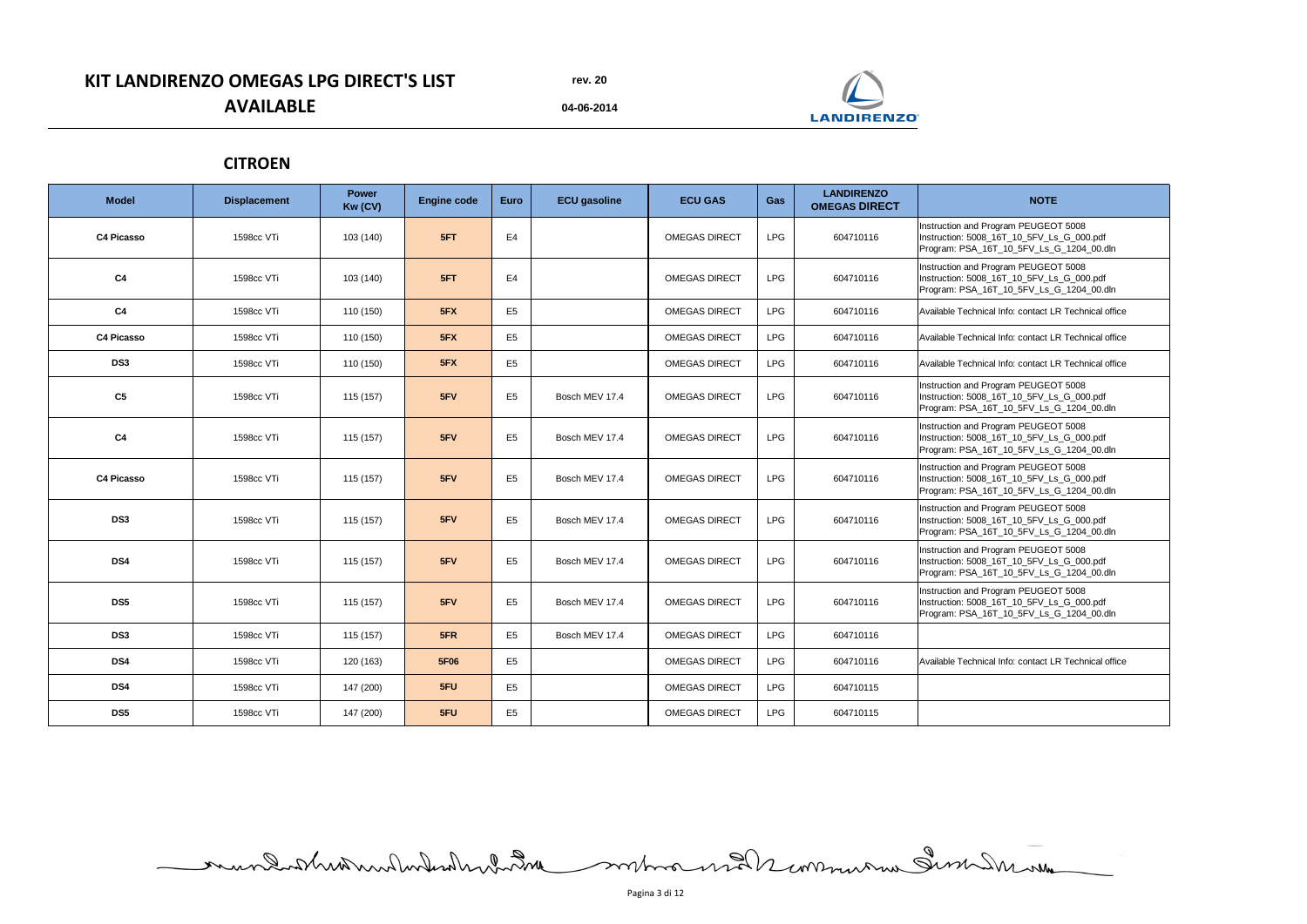**04-06-2014**

# **KIT LANDIRENZO OMEGAS LPG DIRECT'S LIST AVAILABLE**

| <b>Model</b> | <b>Displacement</b> | <b>Power</b><br>Kw (CV) | <b>Engine code</b> | Euro             | <b>ECU</b> gasoline | <b>ECU GAS</b>      | Gas        | <b>LANDIRENZO</b><br><b>OMEGAS DIRECT</b> | <b>NOTE</b> |
|--------------|---------------------|-------------------------|--------------------|------------------|---------------------|---------------------|------------|-------------------------------------------|-------------|
| Lodgy        | 1197cc TCE          | 85 (116)                | H <sub>5F</sub>    | <b>E5R</b><br>ᄂ୰ |                     | OMEGAS DIRECT DI108 | <b>LPG</b> | 604710638                                 |             |

| <b>Model</b>      | <b>Displacement</b> | <b>Power</b><br>Kw (CV) | <b>Engine code</b> | <b>Euro</b>    | <b>ECU</b> gasoline | <b>ECU GAS</b>       | Gas        | <b>LANDIRENZO</b><br><b>OMEGAS DIRECT</b> | <b>NOTE</b>                                           |
|-------------------|---------------------|-------------------------|--------------------|----------------|---------------------|----------------------|------------|-------------------------------------------|-------------------------------------------------------|
| <b>FOCUS</b>      | 1600                | 111 (150)               | <b>JQDA</b>        | E <sub>5</sub> |                     | <b>OMEGAS DIRECT</b> | <b>LPG</b> | 604710592                                 | Modified kit and instruction                          |
| <b>C-Max</b>      | 1600                | 111 (150)               | <b>JQDA</b>        | E <sub>5</sub> |                     | <b>OMEGAS DIRECT</b> | <b>LPG</b> | 604710592                                 | Modified kit and instruction                          |
| <b>FOCUS</b>      | 1600                | 111 (150)               | <b>JQDB</b>        | E <sub>5</sub> |                     | <b>OMEGAS DIRECT</b> | <b>LPG</b> | 604710592                                 |                                                       |
| C-Max             | 1600                | 111 (150)               | <b>JQDB</b>        | E <sub>5</sub> |                     | <b>OMEGAS DIRECT</b> | <b>LPG</b> | 604710592                                 |                                                       |
| <b>Mondeo III</b> | 1798                | 96 (131)                | <b>CFBA</b>        | E <sub>4</sub> |                     | <b>OMEGAS DIRECT</b> | LPG        | 604710398                                 | Available Technical Info: contact LR Technical office |

| <b>Model</b>    | <b>Displacement</b> | <b>Power</b><br>Kw (CV) | <b>Engine code</b> | <b>Euro</b> | <b>ECU gasoline</b> | <b>ECU GAS</b>       | Gas        | <b>LANDIRENZO</b><br><b>OMEGAS DIRECT</b> | <b>NOTE</b>                                           |
|-----------------|---------------------|-------------------------|--------------------|-------------|---------------------|----------------------|------------|-------------------------------------------|-------------------------------------------------------|
| IX35 / Tucson   | 1591cc GDI          | 99 (135)                | G4FD               | 日内          | Bosch Med 17.9.8    | <b>OMEGAS DIRECT</b> | <b>LPG</b> | 604710397                                 |                                                       |
| 140             | 1591cc GDI          | 99 (135)                | G4FD               | <b>F5</b>   | Bosch Med 17.9.8    | <b>OMEGAS DIRECT</b> | <b>LPG</b> | 604710397                                 |                                                       |
| <b>Veloster</b> | 1591cc GDI          | 103 (140)               | G4FD               | 日内          | Bosch Med 17.9.8    | <b>OMEGAS DIRECT</b> | <b>LPG</b> | 604710397                                 |                                                       |
| IX35 / Tucson   | 2000cc GDI          | 122 (165)               | G4NC               | 口に          | Bosch Med 17.9.8    | <b>OMEGAS DIRECT</b> | <b>LPG</b> | 604710397                                 | Available Technical Info: contact LR Technical office |

| <b>Model</b> | <b>Displacement</b> | <b>Power</b><br>Kw (CV) | <b>Engine code</b> | Euro  | <b>ECU</b> gasoline | <b>ECU GAS</b>       | Gas        | <b>LANDIRENZO</b><br><b>OMEGAS DIRECT</b> | <b>NOTE</b>                                           |
|--------------|---------------------|-------------------------|--------------------|-------|---------------------|----------------------|------------|-------------------------------------------|-------------------------------------------------------|
| XF 2.0 Turbo | 2,0 Turbo 16v       | 177 (240)               | <b>204PT</b>       | $- -$ |                     | <b>OMEGAS DIRECT</b> | <b>LPG</b> | 604710612                                 | Available Technical Info: contact LR Technical office |

mundatheater de la communication de la communication

### **HYUNDAI**

#### **FORD**

#### **DACIA**

#### **JAGUAR**



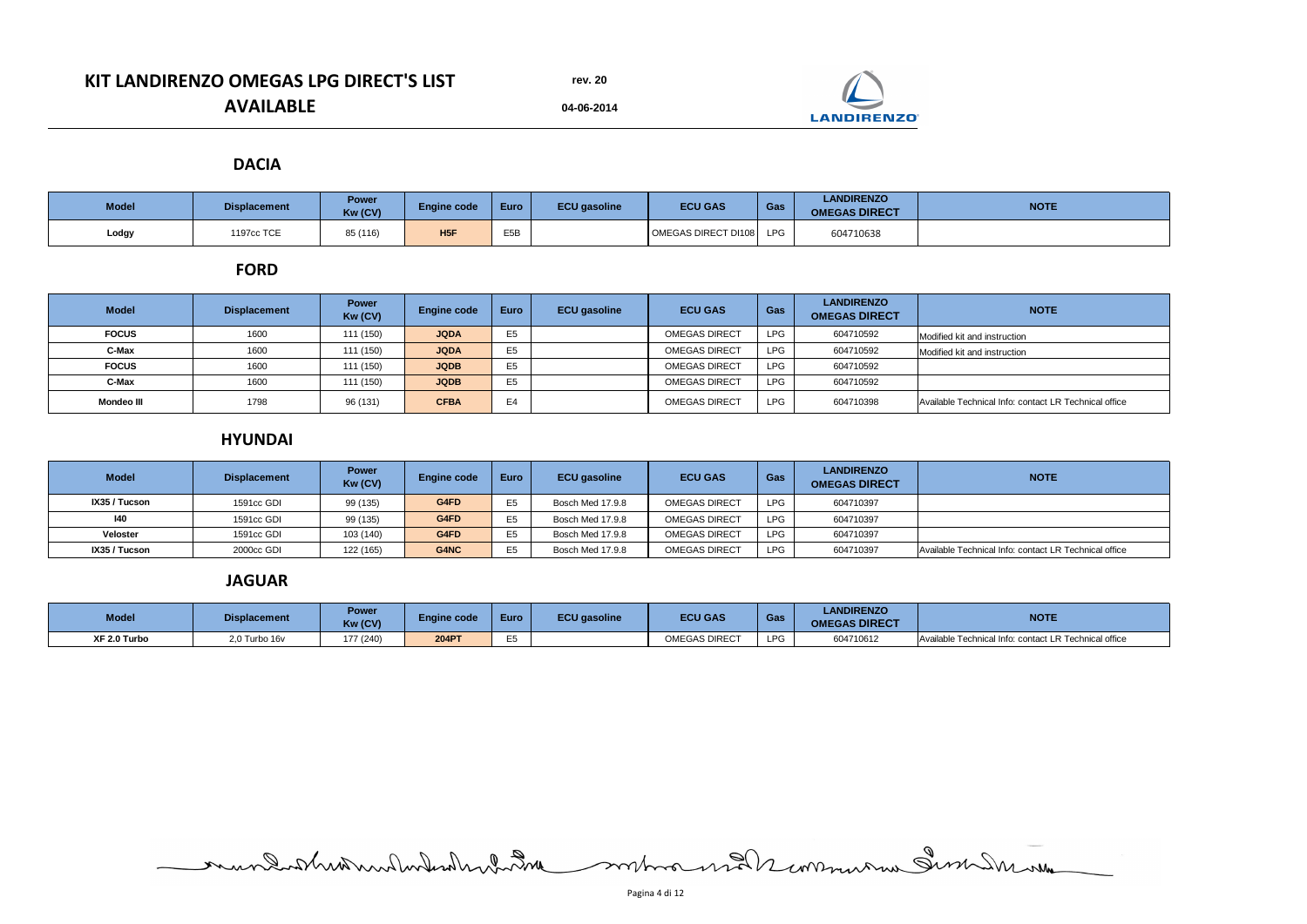**04-06-2014**

# **KIT LANDIRENZO OMEGAS LPG DIRECT'S LIST AVAILABLE**

| <b>Model</b>  | <b>Displacement</b> | <b>Power</b><br>Kw (CV) | <b>Engine code</b> | <b>Euro</b>    | <b>ECU gasoline</b> | <b>ECU GAS</b>       | Gas        | <b>LANDIRENZO</b><br><b>OMEGAS DIRECT</b> | <b>NOTE</b>                                                                                                                    |
|---------------|---------------------|-------------------------|--------------------|----------------|---------------------|----------------------|------------|-------------------------------------------|--------------------------------------------------------------------------------------------------------------------------------|
| Sportage      | 1591cc GDI          | 99 (135)                | G4FD               | E <sub>5</sub> | Bosch Med 17.9.8    | <b>OMEGAS DIRECT</b> | <b>LPG</b> | 604710397                                 | Instruction and Program HYUNDAI IX35:<br>Instruction: IX35_16_11_G4FD_Lss_G_001.pdf<br>Program: IX35_16_11_G4FD_Lss_G_1178.dln |
| Cee'd         | 1591cc GDI          | 99 (135)                | G4FD               | E <sub>5</sub> | Bosch Med 17.9.8    | <b>OMEGAS DIRECT</b> | <b>LPG</b> | 604710397                                 | Instruction and Program HYUNDAI IX35:<br>Instruction: IX35_16_11_G4FD_Lss_G_001.pdf<br>Program: IX35_16_11_G4FD_Lss_G_1178.dln |
| <b>Carens</b> | 1591cc GDI          | 99 (135)                | G4FD               | E <sub>5</sub> | Bosch Med 17.9.8    | <b>OMEGAS DIRECT</b> | <b>LPG</b> | 604710397                                 | Instruction and Program HYUNDAI IX35:<br>Instruction: IX35_16_11_G4FD_Lss_G_001.pdf<br>Program: IX35_16_11_G4FD_Lss_G_1178.dln |
| Soul          | 1591cc GDI          | 103 (140)               | G4FD               | E <sub>5</sub> | Kefico Bosch        | <b>OMEGAS DIRECT</b> | <b>LPG</b> | 604710397                                 | Instruction and Program HYUNDAI IX35:<br>Instruction: IX35_16_11_G4FD_Lss_G_001.pdf<br>Program: IX35_16_11_G4FD_Lss_G_1178.dln |

| <b>Model</b>   | <b>Displacement</b> | <b>Power</b><br>Kw (CV) | <b>Engine code</b> | <b>Euro</b> | <b>ECU gasoline</b> | <b>ECU GAS</b>       | Gas        | <b>LANDIRENZO</b><br><b>OMEGAS DIRECT</b> | <b>NOTE</b>                                           |
|----------------|---------------------|-------------------------|--------------------|-------------|---------------------|----------------------|------------|-------------------------------------------|-------------------------------------------------------|
| Evoque T. 4X4  | 2,0 Turbo 16v       | 177 (240)               | <b>204PT</b>       |             |                     | <b>OMEGAS DIRECT</b> | <b>LPG</b> | 604710612                                 | Available Technical Info: contact LR Technical office |
| Freelander 4X4 | $2,0$ Turbo 16 $v$  | 177 (240)               | <b>204PT</b>       |             |                     | <b>OMEGAS DIRECT</b> | <b>LPG</b> | 604710612                                 | Available Technical Info: contact LR Technical office |

| <b>Model</b> | <b>Displacement</b> | <b>Power</b><br>Kw (CV) | <b>Engine code</b> | Euro                     | <b>ECU gasoline</b> | <b>ECU GAS</b>       | Gas        | <b>LANDIRENZO</b><br><b>OMEGAS DIRECT</b> | <b>NOTE</b> |
|--------------|---------------------|-------------------------|--------------------|--------------------------|---------------------|----------------------|------------|-------------------------------------------|-------------|
| CX7          | 2300cc              | 191 (260)               | ⊷                  | $\overline{\phantom{0}}$ |                     | <b>OMEGAS DIRECT</b> | <b>LPG</b> | 604710526                                 |             |

| <b>Model</b>           | <b>Displacement</b> | <b>Power</b><br>Kw (CV) | <b>Engine code</b> | <b>Euro</b>      | <b>ECU gasoline</b> | <b>ECU GAS</b>       | Gas        | <b>LANDIRENZO</b><br><b>OMEGAS DIRECT</b> | <b>NOTE</b> |
|------------------------|---------------------|-------------------------|--------------------|------------------|---------------------|----------------------|------------|-------------------------------------------|-------------|
| <b>Mini Cooper</b>     | 1598cc T            | 128 (175)               | <b>N14B16A</b>     | E4               | Bosch MED 17.2      | <b>OMEGAS DIRECT</b> | <b>LPG</b> | 604710116                                 |             |
| <b>Mini Cooper</b>     | 1598cc T            | 141 (192)               | <b>N14B16A</b>     | E4               | Bosch MED 17.2      | <b>OMEGAS DIRECT</b> | <b>LPG</b> | 604710116                                 |             |
| Mini                   | 1598cc T            | 135 (184)               | <b>N18B16A</b>     | E4               |                     | <b>OMEGAS DIRECT</b> | <b>LPG</b> | 604710116                                 |             |
| <b>Mini Countryman</b> | 1598cc T            | 135 (184)               | <b>N18B16A</b>     | E4               |                     | <b>OMEGAS DIRECT</b> | <b>LPG</b> | 604710116                                 |             |
| <b>Mini Countryman</b> | 1598cc T            | 160 (217)               | <b>N18B16C</b>     | E <sub>5</sub> B |                     | <b>OMEGAS DIRECT</b> | <b>LPG</b> | 604710116                                 |             |

| <b>Model</b> | <b>Displacement</b> | <b>Power</b><br>Kw (CV) | <b>Engine code</b> | <b>Euro</b> | <b>ECU</b> gasoline | <b>ECU GAS</b>       | Gas        | <b>LANDIRENZO</b><br><b>OMEGAS DIRECT</b> | <b>NOTE</b>                                                                                   |
|--------------|---------------------|-------------------------|--------------------|-------------|---------------------|----------------------|------------|-------------------------------------------|-----------------------------------------------------------------------------------------------|
| Insignia     | 2000cc Turbo        | 162(221)                | A20NHT             |             |                     | <b>OMEGAS DIRECT</b> | <b>LPG</b> | 604701002                                 | Just version with gasoline ECU DELCO<br>Available Technical Info: contact LR Technical office |
|              |                     |                         |                    |             |                     |                      |            |                                           | <b>Construction Construction</b>                                                              |

mundatheater de de monday de la commandation de monda

#### **MINI**

#### **KIA**

## **LAND ROVER**

## **MAZDA**

## **OPEL**

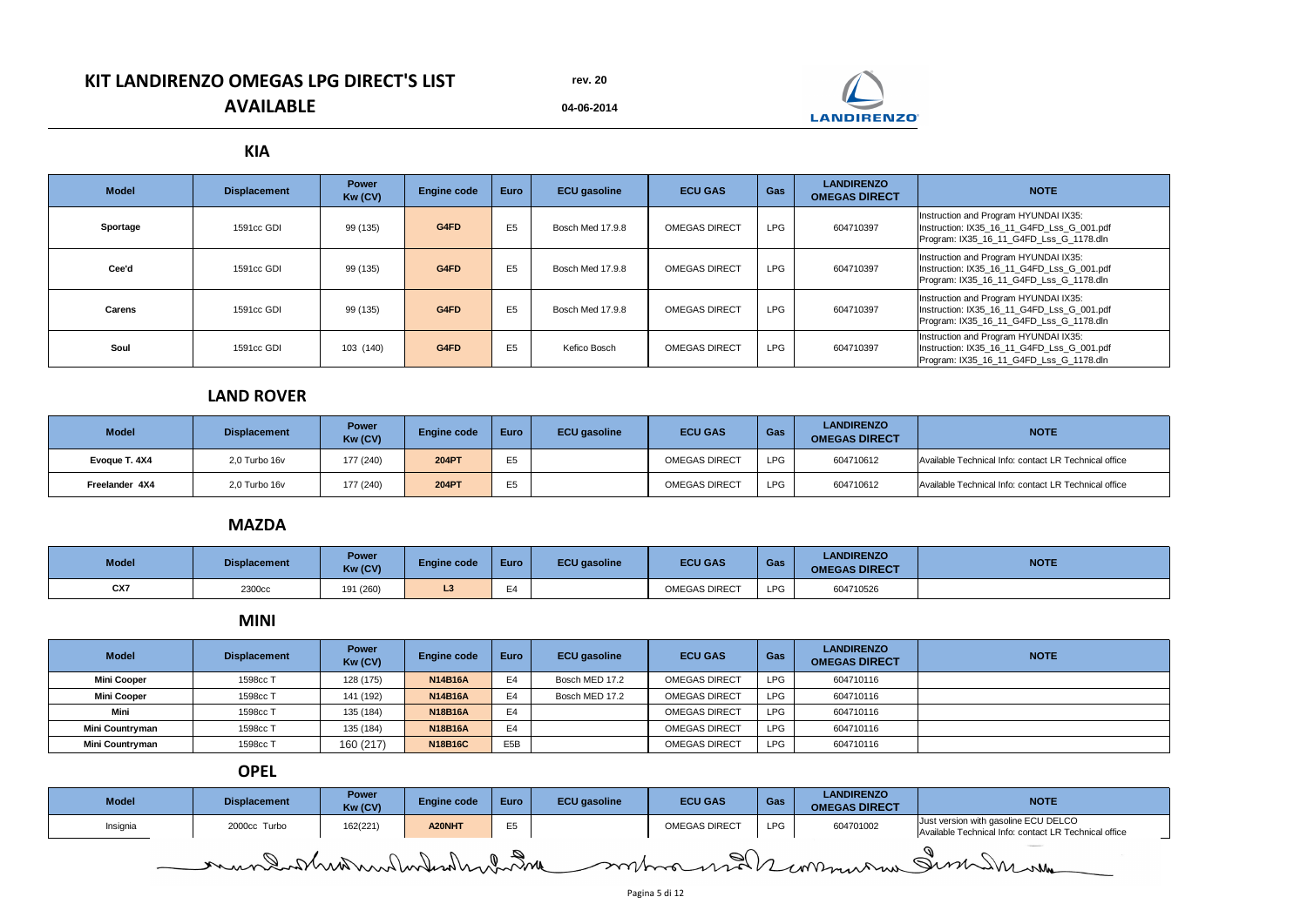**04-06-2014**

# **KIT LANDIRENZO OMEGAS LPG DIRECT'S LIST AVAILABLE**

| <b>Model</b> | <b>Displacement</b> | <b>Power</b><br>Kw (CV) | <b>Engine code</b> | <b>Euro</b>    | <b>ECU</b> gasoline | <b>ECU GAS</b>       | <b>Gas</b> | <b>LANDIRENZO</b><br><b>OMEGAS DIRECT</b> | <b>NOTE</b>                                                                                                                   |
|--------------|---------------------|-------------------------|--------------------|----------------|---------------------|----------------------|------------|-------------------------------------------|-------------------------------------------------------------------------------------------------------------------------------|
| 308          | 1598cc VTi          | 103 (140)               | 5FT                | E <sub>4</sub> |                     | <b>OMEGAS DIRECT</b> | <b>LPG</b> | 604710116                                 | Instruction and Program PEUGEOT 5008<br>Instruction: 5008_16T_10_5FV_Ls_G_000.pdf                                             |
| 207          | 1598cc VTi          | 110 (150)               | 5FX                | E <sub>5</sub> |                     | <b>OMEGAS DIRECT</b> | <b>LPG</b> | 604710116                                 | Available Technical Info: contact LR Technical office                                                                         |
| 308          | 1598cc VTi          | 110 (150)               | 5FX                | E <sub>5</sub> |                     | <b>OMEGAS DIRECT</b> | <b>LPG</b> | 604710116                                 | Available Technical Info: contact LR Technical office                                                                         |
| 3008         | 1598cc VTi          | 110 (150)               | 5FX                | E <sub>5</sub> |                     | <b>OMEGAS DIRECT</b> | <b>LPG</b> | 604710116                                 | Available Technical Info: contact LR Technical office                                                                         |
| 208          | 1598cc VTi          | 115 (157)               | 5FV                | E <sub>5</sub> | Bosch MEV 17.4      | <b>OMEGAS DIRECT</b> | <b>LPG</b> | 604710116                                 | Instruction and Program PEUGEOT 5008<br>Instruction: 5008_16T_10_5FV_Ls_G_000.pdf<br>Program: PSA_16T_10_5FV_Ls_G_1204_00.dln |
| 308          | 1598cc VTi          | 115 (157)               | 5FV                | E <sub>5</sub> | Bosch MEV 17.4      | <b>OMEGAS DIRECT</b> | <b>LPG</b> | 604710116                                 | Instruction and Program PEUGEOT 5008<br>Instruction: 5008_16T_10_5FV_Ls_G_000.pdf<br>Program: PSA_16T_10_5FV_Ls_G_1204_00.dln |
| 508          | 1598cc VTi          | 115 (157)               | 5FV                | E <sub>5</sub> | Bosch MEV 17.4      | <b>OMEGAS DIRECT</b> | <b>LPG</b> | 604710116                                 | Instruction and Program PEUGEOT 5008<br>Instruction: 5008_16T_10_5FV_Ls_G_000.pdf<br>Program: PSA_16T_10_5FV_Ls_G_1204_00.dln |
| 5008         | 1598cc VTi          | 115 (157)               | 5FV                | E <sub>5</sub> | Bosch MEV 17.4      | <b>OMEGAS DIRECT</b> | <b>LPG</b> | 604710116                                 |                                                                                                                               |
| 3008         | 1598cc VTi          | 115 (157)               | 5FV                | E <sub>5</sub> | Bosch MEV 17.4      | <b>OMEGAS DIRECT</b> | <b>LPG</b> | 604710116                                 |                                                                                                                               |
| <b>RCZ</b>   | 1598cc VTi          | 115 (157)               | 5FV                | E <sub>5</sub> | Bosch MEV 17.4      | <b>OMEGAS DIRECT</b> | <b>LPG</b> | 604710116                                 |                                                                                                                               |
| 308          | 1598cc VTi          | 115 (157)               | 5F02               | E <sub>5</sub> | Bosch MEV 17.4      | <b>OMEGAS DIRECT</b> | <b>LPG</b> | 604710116                                 | Available Technical Info: contact LR Technical office                                                                         |
| 207          | 1598cc VTi          | 115 (157)               | 5FR                | E <sub>5</sub> | Bosch MEV 17.4      | <b>OMEGAS DIRECT</b> | <b>LPG</b> | 604710116                                 |                                                                                                                               |
| 207          | 1598cc VTi          | 128 (174)               | 5FY                | E <sub>5</sub> | Bosch MEV 17.4      | <b>OMEGAS DIRECT</b> | <b>LPG</b> | 604710116                                 | Available Technical Info: contact LR Technical office                                                                         |
| 308          | 1598cc VTi          | 128 (174)               | 5FY                | E <sub>5</sub> | Bosch MEV 17.4      | <b>OMEGAS DIRECT</b> | <b>LPG</b> | 604710116                                 | Available Technical Info: contact LR Technical office                                                                         |
| 308          | 1598cc VTi          | 147 (200)               | 5FU                | E <sub>5</sub> |                     | <b>OMEGAS DIRECT</b> | <b>LPG</b> | 604710115                                 |                                                                                                                               |
| <b>RCZ</b>   | 1598cc VTi          | 147 (200)               | 5FU                | E <sub>5</sub> |                     | <b>OMEGAS DIRECT</b> | <b>LPG</b> | 604710115                                 |                                                                                                                               |

| <b>Model</b>  | <b>Displacement</b> | <b>Power</b><br>Kw (CV) | <b>Engine code</b> | <b>Euro</b>      | <b>ECU</b> gasoline | <b>ECU GAS</b>      | Gas        | <b>LANDIRENZO</b><br><b>OMEGAS DIRECT</b> | <b>NOTE</b>                                           |
|---------------|---------------------|-------------------------|--------------------|------------------|---------------------|---------------------|------------|-------------------------------------------|-------------------------------------------------------|
| <b>Clio</b>   | 1197cc TCE          | 88 (120)                | H5F                | E <sub>5</sub> B |                     | OMEGAS DIRECT DI108 | <b>LPG</b> | 604710638                                 | Available Technical Info: contact LR Technical office |
| Captur        | 1197cc TCE          | 88 (120)                | H5F                | E <sub>5</sub> B |                     | OMEGAS DIRECT DI108 | <b>LPG</b> | 604710638                                 | Available Technical Info: contact LR Technical office |
| <b>Megane</b> | 1197cc TCE          | 85 (116)                | H5F                | E <sub>5</sub> B |                     | OMEGAS DIRECT DI108 | <b>LPG</b> | 604710638                                 | Available Technical Info: contact LR Technical office |
| <b>Scenic</b> | 1197cc TCE          | 85 (116)                | H5F                | E <sub>5</sub> B |                     | OMEGAS DIRECT DI108 | <b>LPG</b> | 604710638                                 | Available Technical Info: contact LR Technical office |

### **PEUGEOT**

## **RENAULT**

Pagina 6 di 12

mundatheater de la communication de la communication



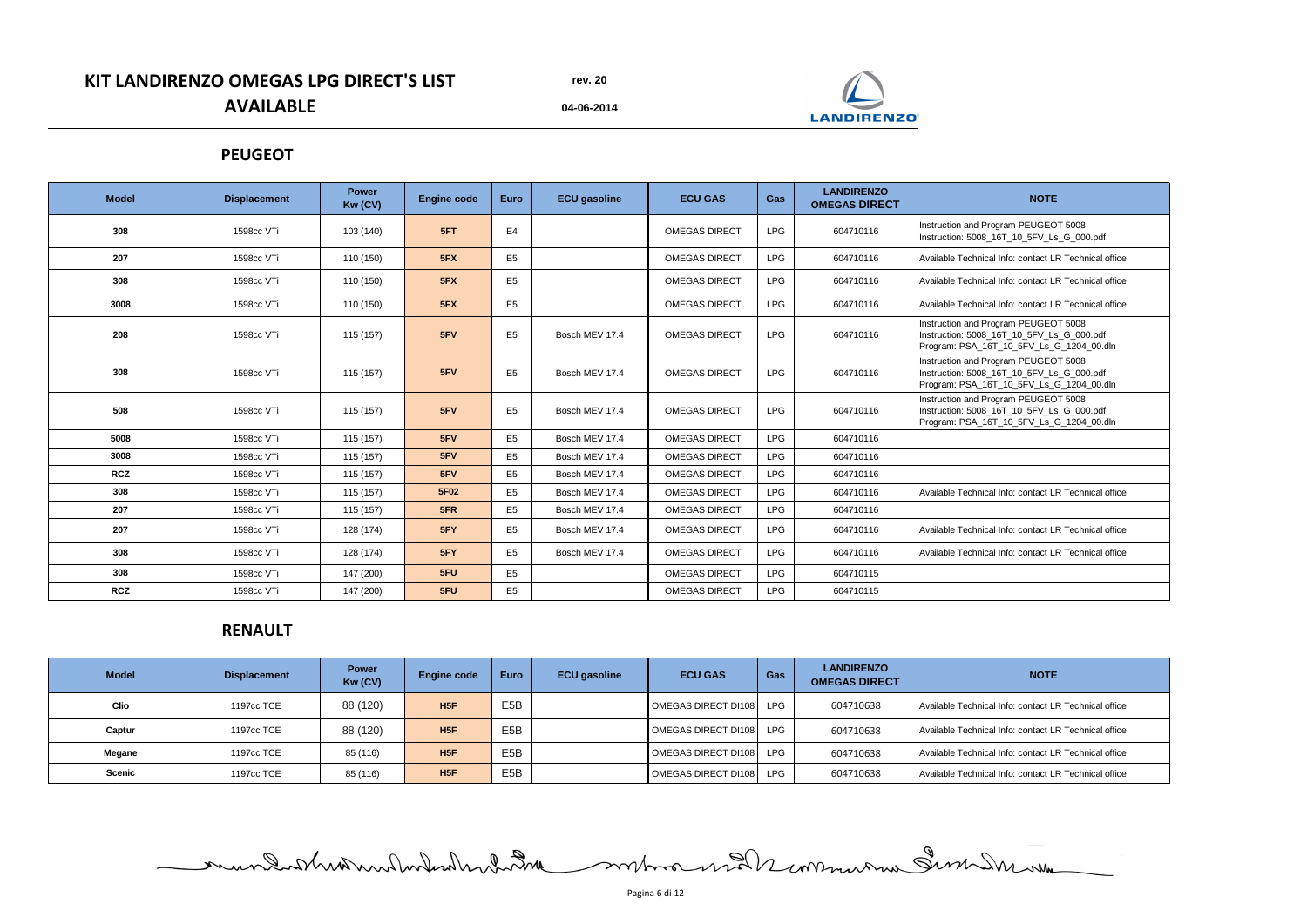**04-06-2014**

## **KIT LANDIRENZO OMEGAS LPG DIRECT'S LIST AVAILABLE**

| <b>Model</b>  | <b>Displacement</b> | <b>Power</b><br>Kw (CV) | <b>Engine code</b> | <b>Euro</b>    | <b>ECU gasoline</b>  | <b>ECU GAS</b>             | Gas        | <b>LANDIRENZO</b><br><b>OMEGAS DIRECT</b> | <b>NOTE</b>                                                                                                          |
|---------------|---------------------|-------------------------|--------------------|----------------|----------------------|----------------------------|------------|-------------------------------------------|----------------------------------------------------------------------------------------------------------------------|
| Ibiza         | 1197cc TSI          | 77 (105)                | <b>CBZB</b>        | E <sub>5</sub> | Simos 10.10/10.11    | <b>OMEGAS DIRECT DI108</b> | <b>LPG</b> | 604710638                                 | Available Technical Info: contact LR Technical office                                                                |
| <b>Altea</b>  | 1197cc TSI          | 77 (105)                | <b>CBZB</b>        | E <sub>5</sub> | Simos 10.10/10.11    | OMEGAS DIRECT DI108        | <b>LPG</b> | 604710638                                 | Available Technical Info: contact LR Technical office                                                                |
| Leon          | <b>1197cc TSI</b>   | 77 (105)                | <b>CBZB</b>        | E <sub>5</sub> | Simos 10.10/10.11    | <b>OMEGAS DIRECT DI108</b> | <b>LPG</b> | 604710638                                 | Available Technical Info: contact LR Technical office                                                                |
| Leon          | 1390cc TSI          | 92 (125)                | <b>CAXC</b>        | E <sub>5</sub> | Bosch Med 17.5.5     | <b>OMEGAS DIRECT</b>       | <b>LPG</b> | 604710115                                 | <b>Instruction and Program CAXA:</b><br>- LRxID 14T 10 CAX Lss-A G 000.pdf<br>- VW-TFSI_14T_11_CAX_Lss_G_1178_00.dln |
| <b>Altea</b>  | 1390cc TSI          | 92 (125)                | <b>CAXC</b>        | E <sub>5</sub> | Bosch Med 17.5.5     | <b>OMEGAS DIRECT</b>       | <b>LPG</b> | 604710115                                 | <b>Instruction and Program CAXA:</b><br>- LRxID_14T_10_CAX_Lss-A_G_000.pdf<br>- VW-TFSI 14T 11 CAX Lss G 1178 00.dln |
| <b>Toledo</b> | 1390cc TSI          | 92 (125)                | <b>CAXC</b>        | E <sub>5</sub> | Bosch Med 17.5.5     | <b>OMEGAS DIRECT</b>       | <b>LPG</b> | 604710115                                 | Instruction and Program CAXA:<br>- LRxID_14T_10_CAX_Lss-A_G_000.pdf<br>- VW-TFSI_14T_11_CAX_Lss_G_1178_00.dln        |
| Alhambra      | 1390cc TSI          | 110 (150)               | <b>CAVA</b>        | E <sub>5</sub> | Motronic MED 17.5.10 | <b>OMEGAS DIRECT</b>       | <b>LPG</b> | 604710115                                 |                                                                                                                      |
| Exeo          | 1798cc TFSI         | 88 (120)                | <b>CDHA</b>        |                |                      | <b>OMEGAS DIRECT</b>       | <b>LPG</b> | 604710396                                 |                                                                                                                      |
| <b>Altea</b>  | 1798cc TSI          | 118(161)                | <b>BZB</b>         |                |                      | <b>OMEGAS DIRECT</b>       | <b>LPG</b> | 604710116                                 |                                                                                                                      |
| Leon          | 1798cc TSI          | 118(161)                | <b>BZB</b>         |                |                      | <b>OMEGAS DIRECT</b>       | <b>LPG</b> | 604710116                                 |                                                                                                                      |
| <b>Toledo</b> | 1798cc TSI          | 118(161)                | <b>BZB</b>         |                |                      | <b>OMEGAS DIRECT</b>       | <b>LPG</b> | 604710116                                 |                                                                                                                      |
| <b>Altea</b>  | 1798cc TSI          | 118 (161)               | <b>CDAA</b>        |                |                      | <b>OMEGAS DIRECT</b>       | <b>LPG</b> | 604710116                                 |                                                                                                                      |
| Leon          | 1798cc TSI          | 118(161)                | <b>CDAA</b>        |                |                      | <b>OMEGAS DIRECT</b>       | <b>LPG</b> | 604710116                                 |                                                                                                                      |
| <b>Toledo</b> | 1798cc TSI          | 118 (161)               | <b>CDAA</b>        |                |                      | <b>OMEGAS DIRECT</b>       | <b>LPG</b> | 604710116                                 |                                                                                                                      |
| Exeo          | 1798cc TFSI         | 118 (161)               | <b>CDHB</b>        | E <sub>5</sub> |                      | <b>OMEGAS DIRECT</b>       | <b>LPG</b> | 604710396                                 |                                                                                                                      |
| Altea         | 1984cc FSI          | 111 (150)               | <b>BLR</b>         | E4             | Motronic MED 9.5     | <b>OMEGAS DIRECT</b>       | <b>LPG</b> | 604700490                                 |                                                                                                                      |
| Leon          | 1984cc FSI          | 111 (150)               | <b>BLR</b>         | E4             | Motronic MED 9.5     | <b>OMEGAS DIRECT</b>       | <b>LPG</b> | 604700490                                 | Available Technical Info: contact LR Technical office                                                                |
| <b>Toledo</b> | 1984cc FSI          | 111 (150)               | <b>BLR</b>         | E4             | Motronic MED 9.5     | <b>OMEGAS DIRECT</b>       | <b>LPG</b> | 604700490                                 | Available Technical Info: contact LR Technical office                                                                |
| Altea         | 1984cc FSI          | 110 (150)               | <b>BVY</b>         | E <sub>4</sub> | Motronic MED 9.5     | <b>OMEGAS DIRECT</b>       | <b>LPG</b> | 604700490                                 |                                                                                                                      |
| Leon          | 1984cc FSI          | 110 (150)               | <b>BVY</b>         | E4             | Motronic MED 9.5     | <b>OMEGAS DIRECT</b>       | <b>LPG</b> | 604700490                                 |                                                                                                                      |
| <b>Toledo</b> | 1984cc FSI          | 110 (150)               | <b>BVY</b>         | E4             | Motronic MED 9.5     | <b>OMEGAS DIRECT</b>       | <b>LPG</b> | 604700490                                 |                                                                                                                      |
| <b>Altea</b>  | 1984cc FSI Turbo    | 147 (200)               | <b>BWA</b>         | E4             | Bosch Med 9,1        | <b>OMEGAS DIRECT</b>       | <b>LPG</b> | 604710526                                 |                                                                                                                      |
| Leon          | 1984cc FSI Turbo    | 147 (200)               | <b>BWA</b>         | E4             | Bosch Med 9,1        | <b>OMEGAS DIRECT</b>       | <b>LPG</b> | 604710526                                 |                                                                                                                      |
| <b>Toledo</b> | 1984cc FSI Turbo    | 147 (200)               | <b>BWA</b>         | E <sub>4</sub> | Bosch Med 9,1        | <b>OMEGAS DIRECT</b>       | <b>LPG</b> | 604710526                                 |                                                                                                                      |
| Exeo          | 1984cc FSI Turbo    | 147 (200)               | <b>BWE</b>         | E <sub>5</sub> |                      | <b>OMEGAS DIRECT</b>       | <b>LPG</b> | 604710526                                 |                                                                                                                      |
| Alhambra      | 1984cc FSI Turbo    | 147 (200)               | <b>CCZA</b>        | E <sub>5</sub> |                      | <b>OMEGAS DIRECT</b>       | <b>LPG</b> | 604710117                                 |                                                                                                                      |
| Leon          | 1984cc FSI Turbo    | 155 (211)               | <b>CCZB</b>        | E <sub>5</sub> |                      | <b>OMEGAS DIRECT</b>       | <b>LPG</b> | 604710117                                 |                                                                                                                      |
| <b>Altea</b>  | 1984cc FSI Turbo    | 155 (211)               | <b>CCZB</b>        | E <sub>5</sub> |                      | <b>OMEGAS DIRECT</b>       | <b>LPG</b> | 604710117                                 |                                                                                                                      |

mundistrionnonluteralement de contra mander communau Sum Insuran

### **SEAT**



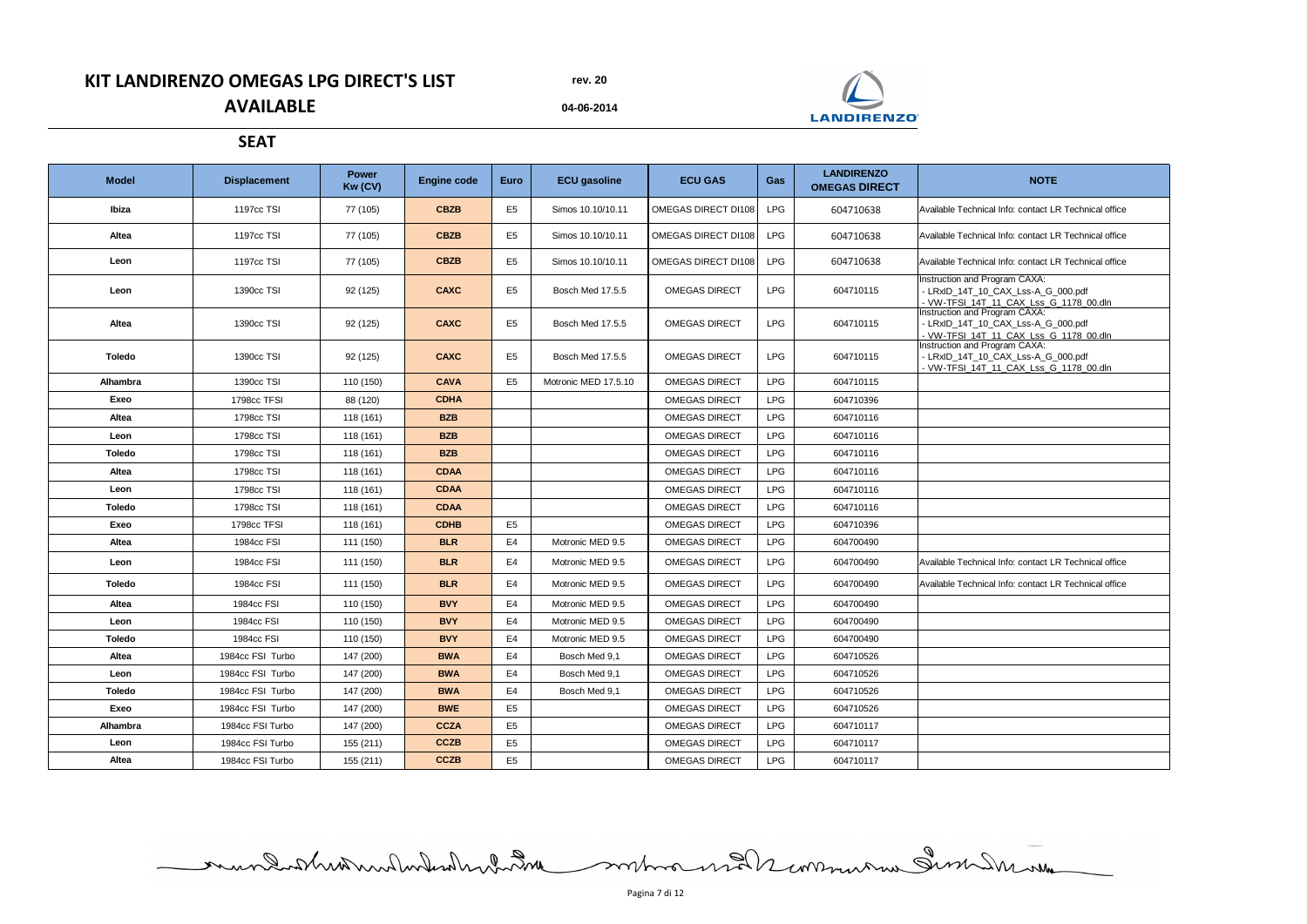**04-06-2014**

# **KIT LANDIRENZO OMEGAS LPG DIRECT'S LIST AVAILABLE**

| <b>Model</b>  | <b>Displacement</b> | <b>Power</b><br>Kw (CV) | <b>Engine code</b> | <b>Euro</b>    | <b>ECU gasoline</b>     | <b>ECU GAS</b>       | Gas        | <b>LANDIRENZO</b><br><b>OMEGAS DIRECT</b> | <b>NOTE</b>                                                                                                   |
|---------------|---------------------|-------------------------|--------------------|----------------|-------------------------|----------------------|------------|-------------------------------------------|---------------------------------------------------------------------------------------------------------------|
| Fabia         | 1197cc TSI          | 63 (86)                 | <b>CBZA</b>        | E <sub>5</sub> | SIMOS 10                | OMEGAS DIRECT DI108  | <b>LPG</b> | 604710638                                 | Available Technical Info: contact LR Technical office                                                         |
| Roomster      | 1197cc TSI          | 63 (86)                 | <b>CBZA</b>        | E <sub>5</sub> | SIMOS 10                | OMEGAS DIRECT DI108  | <b>LPG</b> | 604710638                                 | Available Technical Info: contact LR Technical office                                                         |
| Fabia         | 1197cc TSI          | 77 (105)                | <b>CBZB</b>        | E <sub>5</sub> | Simos 10.10/10.11       | OMEGAS DIRECT DI108  | <b>LPG</b> | 604710638                                 | Available Technical Info: contact LR Technical office                                                         |
| Octavia       | 1197cc TSI          | 77 (105)                | <b>CBZB</b>        | E <sub>5</sub> | Simos 10.10/10.11       | OMEGAS DIRECT DI108  | <b>LPG</b> | 604710638                                 | Available Technical Info: contact LR Technical office                                                         |
| Roomster      | 1197cc TSI          | 77 (105)                | <b>CBZB</b>        | E <sub>5</sub> | Simos 10.10/10.11       | OMEGAS DIRECT DI108  | <b>LPG</b> | 604710638                                 | Available Technical Info: contact LR Technical office                                                         |
| Yeti          | <b>1197cc TSI</b>   | 77 (105)                | <b>CBZB</b>        | E <sub>5</sub> | Simos 10.10/10.11       | OMEGAS DIRECT DI108  | <b>LPG</b> | 604710638                                 | Available Technical Info: contact LR Technical office                                                         |
| Octavia       | 1390cc FSI Turbo    | 90 (123)                | <b>CAXA</b>        | E <sub>5</sub> | <b>Bosch MED 17.5.5</b> | <b>OMEGAS DIRECT</b> | <b>LPG</b> | 604710115                                 |                                                                                                               |
| Yeti          | 1390cc FSI Turbo    | 90 (123)                | <b>CAXA</b>        | E <sub>5</sub> | <b>Bosch MED 17.5.5</b> | <b>OMEGAS DIRECT</b> | <b>LPG</b> | 604710115                                 |                                                                                                               |
| <b>Superb</b> | 1390cc FSI Turbo    | 92 (125)                | <b>CAXC</b>        | E <sub>5</sub> | Bosch Med 17.5.5        | <b>OMEGAS DIRECT</b> | <b>LPG</b> | 604710115                                 | Instruction and Program CAXA:<br>- LRxID_14T_10_CAX_Lss-A_G_000.pdf<br>- VW-TFSI 14T 11 CAX Lss G 1178 00.dln |
| Octavia       | <b>1598CC FSI</b>   | 85 (116)                | <b>BLF</b>         | E <sub>4</sub> | Bosch Med 9.5.10        | <b>OMEGAS DIRECT</b> | <b>LPG</b> | 604710398                                 |                                                                                                               |
| Octavia       | 1798cc FSI Turbo    | 118(161)                | <b>BZB</b>         | E <sub>4</sub> | Bosch Med 17.5.5        | <b>OMEGAS DIRECT</b> | <b>LPG</b> | 604710116                                 |                                                                                                               |
| <b>Superb</b> | 1798cc FSI Turbo    | 118(161)                | <b>BZB</b>         | E <sub>4</sub> | Bosch Med 17.5.5        | <b>OMEGAS DIRECT</b> | <b>LPG</b> | 604710116                                 |                                                                                                               |
| Yeti          | 1798cc TSI          | 118 (161)               | <b>CDAA</b>        | E <sub>5</sub> |                         | <b>OMEGAS DIRECT</b> | <b>LPG</b> | 604710116                                 |                                                                                                               |
| Octavia       | 1798cc TSI          | 118 (161)               | <b>CDAA</b>        | E <sub>5</sub> |                         | <b>OMEGAS DIRECT</b> | <b>LPG</b> | 604710116                                 |                                                                                                               |
| <b>Superb</b> | 1798cc TSI          | 118 (161)               | <b>CDAA</b>        | E <sub>5</sub> |                         | <b>OMEGAS DIRECT</b> | <b>LPG</b> | 604710116                                 |                                                                                                               |
| Octavia       | 1984cc FSI          | 111 (150)               | <b>BLR</b>         | E4             | Motronic MED 9.5        | <b>OMEGAS DIRECT</b> | <b>LPG</b> | 604700490                                 | Available Technical Info: contact LR Technical office                                                         |
| Octavia       | 1984cc FSI          | 110 (150)               | <b>BVY</b>         | E4             | Motronic MED 9.5        | <b>OMEGAS DIRECT</b> | <b>LPG</b> | 604700490                                 |                                                                                                               |
| Octavia       | 1984cc FSI Turbo    | 147 (200)               | <b>BWA</b>         | E4             | Bosch Med 9,1           | <b>OMEGAS DIRECT</b> | <b>LPG</b> | 604710526                                 |                                                                                                               |
| Octavia       | 1984cc FSI Turbo    | 147 (200)               | <b>CCZA</b>        | E <sub>5</sub> | Bosch Med 17.5          | <b>OMEGAS DIRECT</b> | <b>LPG</b> | 604710117                                 |                                                                                                               |
| <b>Superb</b> | 1984cc FSI Turbo    | 147 (200)               | <b>CCZA</b>        | E <sub>5</sub> | Bosch Med 17.5          | <b>OMEGAS DIRECT</b> | <b>LPG</b> | 604710117                                 |                                                                                                               |

mundistribution des montages en 1998

**SKODA**

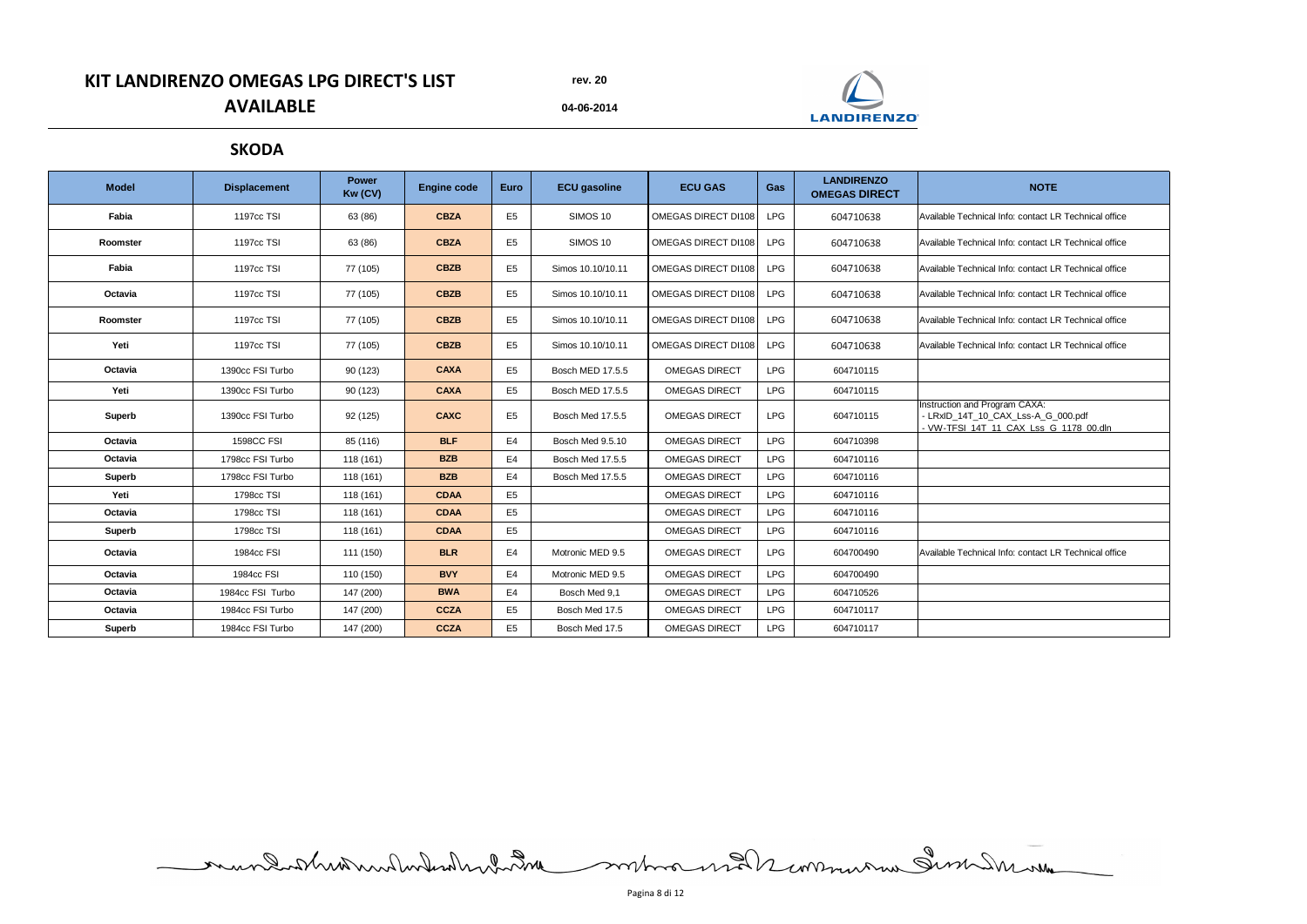**04-06-2014**

|  | ______ |
|--|--------|

# **KIT LANDIRENZO OMEGAS LPG DIRECT'S LIST AVAILABLE**

| <b>Model</b>      | <b>Displacement</b> | <b>Power</b><br>Kw (CV) | <b>Engine code</b> | <b>Euro</b>      | <b>ECU gasoline</b>  | <b>ECU GAS</b>             | Gas        | <b>LANDIRENZO</b><br><b>OMEGAS DIRECT</b> | <b>NOTE</b>                                                                |
|-------------------|---------------------|-------------------------|--------------------|------------------|----------------------|----------------------------|------------|-------------------------------------------|----------------------------------------------------------------------------|
| <b>Golf VI</b>    | 1197cc TSI          | 63 (86)                 | <b>CBZA</b>        | E <sub>5</sub>   | <b>SIMOS 10</b>      | <b>OMEGAS DIRECT DI108</b> | <b>LPG</b> | 604710638                                 | Available Technical Info: contact LR Technical office                      |
| Caddy             | 1197cc TSI          | 63 (86)                 | <b>CBZA</b>        | E <sub>5</sub>   | SIMOS 10             | OMEGAS DIRECT DI108        | <b>LPG</b> | 604710638                                 | Available Technical Info: contact LR Technical office                      |
| <b>Golf VII</b>   | 1197cc TFSI         | 63 (86)                 | <b>CJZA</b>        | E <sub>5</sub> B |                      | <b>OMEGAS DIRECT DI108</b> | <b>LPG</b> | 604710638                                 | Available Technical Info: contact LR Technical office                      |
| Polo VI           | 1197cc TSI          | 77 (105)                | <b>CBZB</b>        | E <sub>5</sub>   | Simos 10.10/10.11    | OMEGAS DIRECT DI108        | <b>LPG</b> | 604710638                                 | Available Technical Info: contact LR Technical office                      |
| Golf VI (Plus)    | 1197cc TSI          | 77 (105)                | <b>CBZB</b>        | E <sub>5</sub>   | Simos 10.10/10.11    | OMEGAS DIRECT DI108        | <b>LPG</b> | 604710638                                 | Available Technical Info: contact LR Technical office                      |
| <b>Touran</b>     | 1197cc TSI          | 77 (105)                | <b>CBZB</b>        | E <sub>5</sub>   | Simos 10.10/10.11    | OMEGAS DIRECT DI108        | <b>LPG</b> | 604710638                                 | Available Technical Info: contact LR Technical office                      |
| Caddy             | 1197cc TSI          | 77 (105)                | <b>CBZB</b>        | E <sub>5</sub>   | Simos 10.10/10.11    | OMEGAS DIRECT DI108        | <b>LPG</b> | 604710638                                 | Available Technical Info: contact LR Technical office                      |
| Jetta (2011)      | 1197cc TSI          | 77 (105)                | <b>CBZB</b>        | E <sub>5</sub>   | Simos 10.10/10.11    | OMEGAS DIRECT DI108        | <b>LPG</b> | 604710638                                 | Available Technical Info: contact LR Technical office                      |
| Maggiolino (2011) | 1197cc TSI          | 77 (105)                | <b>CBZB</b>        | E <sub>5</sub>   | Simos 10.10/10.11    | OMEGAS DIRECT DI108        | <b>LPG</b> | 604710638                                 | Available Technical Info: contact LR Technical office                      |
| <b>Golf VII</b>   | 1197cc TFSI         | 77 (105)                | <b>CJZB</b>        | E <sub>5</sub> B |                      | <b>OMEGAS DIRECT DI108</b> | <b>LPG</b> | 604710638                                 | Available Technical Info: contact LR Technical office                      |
| Golf V            | 1390cc TSI          | 90(123)                 | <b>CAXA</b>        | E <sub>5</sub>   | Bosch Med 17.5.5     | <b>OMEGAS DIRECT</b>       | <b>LPG</b> | 604710115                                 |                                                                            |
| <b>Golf VI</b>    | 1390cc TSI          | 90 (123)                | <b>CAXA</b>        | E <sub>5</sub>   | Bosch Med 17.5.5     | <b>OMEGAS DIRECT</b>       | <b>LPG</b> | 604710115                                 |                                                                            |
| Jetta (2005)      | 1390cc TSI          | 90(123)                 | <b>CAXA</b>        | E <sub>5</sub>   | Bosch Med 17.5.5     | <b>OMEGAS DIRECT</b>       | <b>LPG</b> | 604710115                                 |                                                                            |
| Passat V          | 1390cc TSI          | 90(123)                 | <b>CAXA</b>        | E <sub>5</sub>   | Bosch Med 17.5.5     | <b>OMEGAS DIRECT</b>       | <b>LPG</b> | 604710115                                 |                                                                            |
| <b>Passat VI</b>  | 1390cc TSI          | 90(123)                 | <b>CAXA</b>        | E <sub>5</sub>   | Bosch Med 17.5.5     | <b>OMEGAS DIRECT</b>       | <b>LPG</b> | 604710115                                 |                                                                            |
| <b>Scirocco</b>   | 1390cc TSI          | 90(123)                 | <b>CAXA</b>        | E <sub>5</sub>   | Bosch Med 17.5.5     | <b>OMEGAS DIRECT</b>       | <b>LPG</b> | 604710115                                 |                                                                            |
| <b>Tiguan</b>     | 1390cc TSI          | 90 (123)                | <b>CAXA</b>        | E <sub>5</sub>   | Bosch Med 17.5.5     | <b>OMEGAS DIRECT</b>       | <b>LPG</b> | 604710115                                 |                                                                            |
| <b>EOS</b>        | 1390cc TSI          | 90 (123)                | <b>CAXA</b>        | E <sub>5</sub>   | Bosch Med 17.5.5     | <b>OMEGAS DIRECT</b>       | <b>LPG</b> | 604710115                                 |                                                                            |
| Jetta (2005)      | 1390cc TSI          | 103 (140)               | <b>BMY</b>         | E4               | Bosch MED 17.5.1     | <b>OMEGAS DIRECT</b>       | <b>LPG</b> | 604710115                                 | Instruction CAVA engine:<br>- LRxID_14T_10_CAVA_Lss-A_G_002.pdf            |
| Golf V            | 1390cc TSI          | 103 (140)               | <b>BMY</b>         | E4               | Bosch MED 17.5.1     | <b>OMEGAS DIRECT</b>       | <b>LPG</b> | 604710115                                 | Instruction CAVA engine:<br>- LRxID_14T_10_CAVA_Lss-A_G_002.pdf            |
| <b>Touran</b>     | 1390cc TSI          | 103 (140)               | <b>BMY</b>         | E4               | Bosch MED 17.5.1     | <b>OMEGAS DIRECT</b>       | <b>LPG</b> | 604710115                                 | Instruction CAVA engine:<br>Instruction: LRxID_14T_10_CAVA_Lss-A_G_002.pdf |
| <b>Golf VII</b>   | 1395cc TSI          | 103 (140)               | <b>CHP</b>         | E <sub>5</sub> B |                      | <b>OMEGAS DIRECT DI108</b> | <b>LPG</b> | 604710638                                 | Available Technical Info: contact LR Technical office                      |
| <b>Tiguan</b>     | 1390cc TSI          | 110 (150)               | <b>BWK</b>         | E4               | Bosch MED 9.1        | <b>OMEGAS DIRECT</b>       | <b>LPG</b> | 604710115                                 | Instruction CAVA engine:<br>Instruction: LRxID_14T_10_CAVA_Lss-A_G_002.pdf |
| Sharan 2010       | 1390cc TSI          | 110 (150)               | <b>CAVA</b>        | E <sub>5</sub>   | Motronic MED 17.5.10 | <b>OMEGAS DIRECT</b>       | <b>LPG</b> | 604710115                                 |                                                                            |
| <b>Tiguan</b>     | 1390cc TSI          | 110 (150)               | <b>CAVA</b>        | E <sub>5</sub>   | Motronic MED 17.5.10 | <b>OMEGAS DIRECT</b>       | <b>LPG</b> | 604710115                                 |                                                                            |

mundatheatern des des montes en 12 mars en 20

## **VOLKSWAGEN**



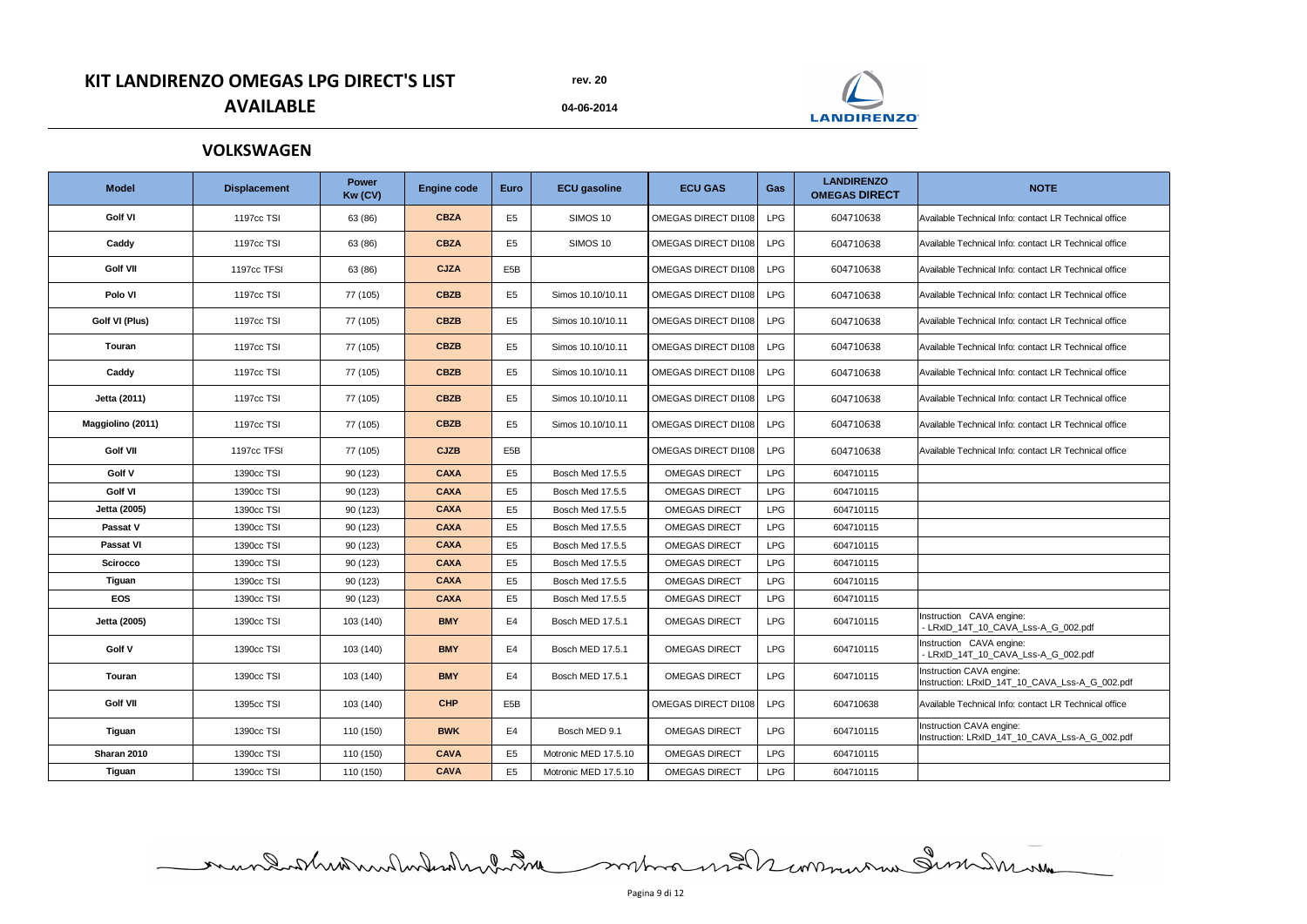**04-06-2014**

# **KIT LANDIRENZO OMEGAS LPG DIRECT'S LIST AVAILABLE**

| <b>Model</b>      | <b>Displacement</b> | <b>Power</b><br>Kw (CV) | <b>Engine code</b> | <b>Euro</b>    | <b>ECU gasoline</b>                 | <b>ECU GAS</b>       | Gas        | <b>LANDIRENZO</b><br><b>OMEGAS DIRECT</b> | <b>NOTE</b>                                                                                                                                           |
|-------------------|---------------------|-------------------------|--------------------|----------------|-------------------------------------|----------------------|------------|-------------------------------------------|-------------------------------------------------------------------------------------------------------------------------------------------------------|
| <b>Scirocco</b>   | 1390cc TSI          | 118 (161)               | <b>CAVD</b>        | E <sub>5</sub> | Motronic MED 17                     | <b>OMEGAS DIRECT</b> | <b>LPG</b> | 604710115                                 | Instruction CAVA engine:<br>Instruction: LRxID_14T_10_CAVA_Lss-A_G_002.pdf                                                                            |
| Golf V            | 1390cc TSI          | 118 (161)               | <b>CAVD</b>        | E <sub>5</sub> | Motronic MED 17                     | <b>OMEGAS DIRECT</b> | <b>LPG</b> | 604710115                                 | Instruction CAVA engine:<br>Instruction: LRxID_14T_10_CAVA_Lss-A_G_002.pdf                                                                            |
| <b>EOS</b>        | 1390cc TSI          | 118 (161)               | <b>CAVD</b>        | E <sub>5</sub> | Motronic MED 17                     | <b>OMEGAS DIRECT</b> | <b>LPG</b> | 604710115                                 | Instruction CAVA engine:<br>Instruction: LRxID_14T_10_CAVA_Lss-A_G_002.pdf                                                                            |
| Jetta (2005)      | 1390cc TSI          | 118(161)                | <b>CAVD</b>        | E <sub>5</sub> | Motronic MED 17                     | <b>OMEGAS DIRECT</b> | <b>LPG</b> | 604710115                                 | Instruction CAVA engine:<br>Instruction: LRxID_14T_10_CAVA_Lss-A_G_002.pdf                                                                            |
| <b>Tiguan</b>     | 1390cc TSI          | 118 (161)               | <b>CAVD</b>        | E <sub>5</sub> | Motronic MED 17                     | <b>OMEGAS DIRECT</b> | <b>LPG</b> | 604710115                                 | Instruction CAVA engine:<br>Instruction: LRxID_14T_10_CAVA_Lss-A_G_002.pdf                                                                            |
| Maggiolino (2011) | 1390cc TSI          | 118 (161)               | <b>CAVD</b>        | E <sub>5</sub> | Motronic MED 17                     | <b>OMEGAS DIRECT</b> | <b>LPG</b> | 604710115                                 | Instruction CAVA engine:<br>Instruction: LRxID_14T_10_CAVA_Lss-A_G_002.pdf                                                                            |
| <b>Golf V</b>     | 1390cc TFSI         | 125 (170)               | <b>BLG</b>         | E4             | Bosch MED 9.5.10<br>Bosch ME 17.5.1 | <b>OMEGAS DIRECT</b> | <b>LPG</b> | 604710115                                 | Instruction: LRxID_14T_10_CAVA_Lss-A_G_002.pdf<br>Program: VW-TFSI_14T_06_BLG_Lss_G_1206.dln<br>To reduce regulator outlet pressure to 0.8 - 0.84 bar |
| Jetta (2005)      | 1390cc TFSI         | 125 (170)               | <b>BLG</b>         | E4             | Bosch MED 9.5.10<br>Bosch ME 17.5.1 | <b>OMEGAS DIRECT</b> | <b>LPG</b> | 604710115                                 | Instruction: LRxID_14T_10_CAVA_Lss-A_G_002.pdf<br>Program: VW-TFSI_14T_06_BLG_Lss_G_1206.dln<br>To reduce regulator outlet pressure to 0.8 - 0.84     |
| <b>Bora</b>       | <b>1598CC FSI</b>   | 81 (110)                | <b>BAD</b>         | E4             | Bosch Motronic 7.5.1                | <b>OMEGAS DIRECT</b> | <b>LPG</b> | 604710398                                 | Available Technical Info: contact LR Technical office                                                                                                 |
| <b>Golf IV</b>    | <b>1598CC FSI</b>   | 81 (110)                | <b>BAD</b>         | E4             | Bosch Motronic 7.5.1                | <b>OMEGAS DIRECT</b> | <b>LPG</b> | 604710398                                 | Available Technical Info: contact LR Technical office                                                                                                 |
| <b>Touran</b>     | <b>1598CC FSI</b>   | 85 (116)                | <b>BAG</b>         | E4             | Bosch MED 9.5.10                    | <b>OMEGAS DIRECT</b> | <b>LPG</b> | 604710398                                 |                                                                                                                                                       |
| Golf V            | <b>1598CC FSI</b>   | 85 (116)                | <b>BAG</b>         | E4             | Bosch MED 9.5.10                    | <b>OMEGAS DIRECT</b> | <b>LPG</b> | 604710398                                 |                                                                                                                                                       |
| Golf V            | <b>1598CC FSI</b>   | 85 (116)                | <b>BLF</b>         | E4             | Bosch Med 9.5.10                    | <b>OMEGAS DIRECT</b> | <b>LPG</b> | 604710398                                 |                                                                                                                                                       |
| <b>EOS</b>        | <b>1598CC FSI</b>   | 85 (116)                | <b>BLF</b>         | E4             | Bosch Med 9.5.10                    | <b>OMEGAS DIRECT</b> | <b>LPG</b> | 604710398                                 |                                                                                                                                                       |
| Touran            | <b>1598CC FSI</b>   | 85 (116)                | <b>BLF</b>         | E4             | Bosch Med 9.5.10                    | <b>OMEGAS DIRECT</b> | <b>LPG</b> | 604710398                                 |                                                                                                                                                       |
| Jetta (2005)      | <b>1598CC FSI</b>   | 85 (116)                | <b>BLF</b>         | E4             | Bosch Med 9.5.10                    | <b>OMEGAS DIRECT</b> | <b>LPG</b> | 604710398                                 |                                                                                                                                                       |
| Passat V          | <b>1598CC FSI</b>   | 85 (116)                | <b>BLF</b>         | E4             | Bosch Med 9.5.10                    | <b>OMEGAS DIRECT</b> | <b>LPG</b> | 604710398                                 |                                                                                                                                                       |
| Golf V            | <b>1598CC FSI</b>   | 85 (116)                | <b>BLP</b>         | E4             | <b>Bosch MED 9.5.10</b>             | <b>OMEGAS DIRECT</b> | <b>LPG</b> | 604710398                                 |                                                                                                                                                       |
| Touran            | <b>1598CC FSI</b>   | 85 (116)                | <b>BLP</b>         | E4             | Bosch MED 9.5.10                    | <b>OMEGAS DIRECT</b> | <b>LPG</b> | 604710398                                 |                                                                                                                                                       |
| Passat V          | 1798cc TSI          | 118 (161)               | <b>BZB</b>         | E4             | Bosch Med 17.5.5                    | <b>OMEGAS DIRECT</b> | <b>LPG</b> | 604710116                                 |                                                                                                                                                       |
| <b>Golf VI</b>    | 1798cc TSI          | 118 (161)               | <b>CDAA</b>        | E <sub>5</sub> |                                     | <b>OMEGAS DIRECT</b> | <b>LPG</b> | 604710116                                 |                                                                                                                                                       |
| <b>Passat VI</b>  | 1798cc TSI          | 118 (161)               | <b>CDAA</b>        | E <sub>5</sub> |                                     | <b>OMEGAS DIRECT</b> | <b>LPG</b> | 604710116                                 |                                                                                                                                                       |

mundistribution des montages en 1998

## **VOLKSWAGEN**

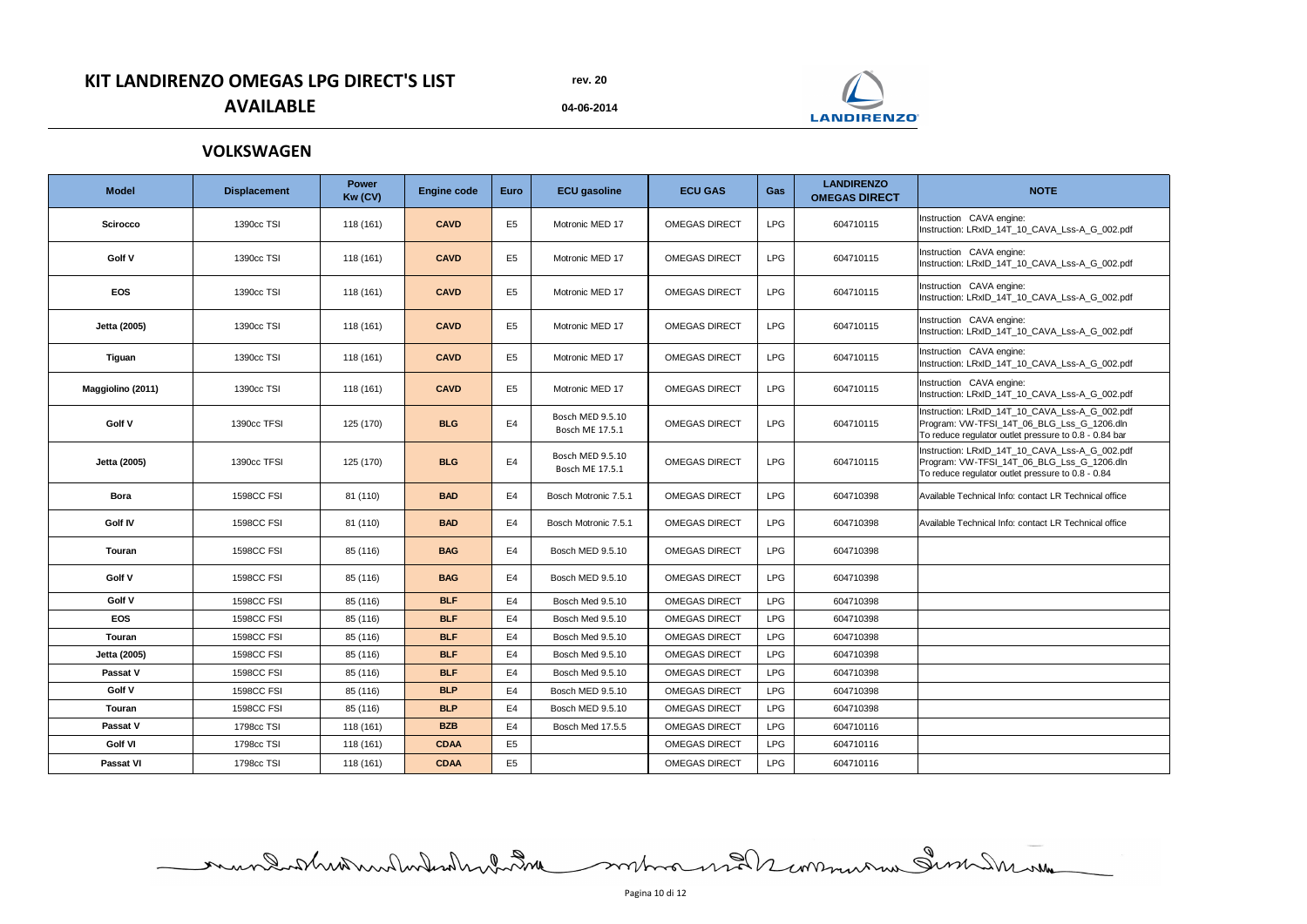**04-06-2014**

# **KIT LANDIRENZO OMEGAS LPG DIRECT'S LIST AVAILABLE**

| <b>Model</b>    | <b>Displacement</b> | <b>Power</b><br>Kw (CV) | <b>Engine code</b> | <b>Euro</b>    | <b>ECU gasoline</b> | <b>ECU GAS</b>       | Gas        | <b>LANDIRENZO</b><br><b>OMEGAS DIRECT</b> | <b>NOTE</b>                                           |
|-----------------|---------------------|-------------------------|--------------------|----------------|---------------------|----------------------|------------|-------------------------------------------|-------------------------------------------------------|
| <b>Passat V</b> | 1798cc TSI          | 118 (161)               | <b>CDAA</b>        | E <sub>5</sub> |                     | <b>OMEGAS DIRECT</b> | <b>LPG</b> | 604710116                                 |                                                       |
| <b>Golf V</b>   | 1984cc FSI          | 111 (150)               | <b>BLR</b>         | E <sub>4</sub> | Motronic MED 9.5    | <b>OMEGAS DIRECT</b> | <b>LPG</b> | 604700490                                 | Available Technical Info: contact LR Technical office |
| Passat V        | 1984cc FSI          | 111 (150)               | <b>BLR</b>         | E4             | Motronic MED 9.5    | <b>OMEGAS DIRECT</b> | <b>LPG</b> | 604700490                                 | Available Technical Info: contact LR Technical office |
| Jetta (2005)    | 1984cc FSI          | 111 (150)               | <b>BLR</b>         | E4             | Motronic MED 9.5    | <b>OMEGAS DIRECT</b> | <b>LPG</b> | 604700490                                 | Available Technical Info: contact LR Technical office |
| Touran          | 1984cc FSI          | 111 (150)               | <b>BLR</b>         | E4             | Motronic MED 9.5    | <b>OMEGAS DIRECT</b> | <b>LPG</b> | 604700490                                 | Available Technical Info: contact LR Technical office |
| <b>Golf V</b>   | 1998cc FSI          | 110 (150)               | <b>BVY</b>         | E <sub>4</sub> | Motronic MED 9.5    | <b>OMEGAS DIRECT</b> | <b>LPG</b> | 604700490                                 |                                                       |
| <b>Passat V</b> | 1998cc FSI          | 110 (150)               | <b>BVY</b>         | E4             | Motronic MED 9.5    | <b>OMEGAS DIRECT</b> | <b>LPG</b> | 604700490                                 |                                                       |
| Touran          | 1998cc FSI          | 110 (150)               | <b>BVY</b>         | E <sub>4</sub> | Motronic MED 9.5    | <b>OMEGAS DIRECT</b> | <b>LPG</b> | 604700490                                 |                                                       |
| <b>EOS</b>      | 1998cc FSI          | 110 (150)               | <b>BVY</b>         | E4             | Motronic MED 9.5    | <b>OMEGAS DIRECT</b> | <b>LPG</b> | 604700490                                 |                                                       |
| Jetta (2005)    | 1998cc FSI          | 110 (150)               | <b>BVY</b>         | E <sub>4</sub> | Motronic MED 9.5    | <b>OMEGAS DIRECT</b> | <b>LPG</b> | 604700490                                 |                                                       |
| <b>Golf V</b>   | 1984cc FSI          | 111 (150)               | <b>AXW</b>         | E <sub>4</sub> | Motronic MED 9.5    | <b>OMEGAS DIRECT</b> | <b>LPG</b> | 604700490                                 |                                                       |
| <b>Touran</b>   | 1984cc FSI          | 111 (150)               | <b>AXW</b>         | E4             | Motronic MED 9.5    | <b>OMEGAS DIRECT</b> | <b>LPG</b> | 604700490                                 |                                                       |
| <b>Tiguan</b>   | 1984cc FSI Turbo    | 125 (170)               | <b>CCZC</b>        | E <sub>5</sub> |                     | <b>OMEGAS DIRECT</b> | <b>LPG</b> | 604710117                                 |                                                       |
| <b>Golf V</b>   | 2000cc FSI Turbo    | 147 (200)               | <b>AXX</b>         | E4             | Motronic MED 9.1    | <b>OMEGAS DIRECT</b> | <b>LPG</b> | 604710526                                 |                                                       |
| Golf V          | 1998cc TFSI         | 147 (200)               | <b>BWA</b>         | E <sub>4</sub> | Bosch Med 9,1       | <b>OMEGAS DIRECT</b> | <b>LPG</b> | 604710526                                 |                                                       |
| <b>EOS</b>      | 1998cc TFSI         | 147 (200)               | <b>BWA</b>         | E4             | Bosch Med 9,1       | <b>OMEGAS DIRECT</b> | <b>LPG</b> | 604710526                                 |                                                       |
| Passat V        | 1998cc TFSI         | 147 (200)               | <b>BWA</b>         | E <sub>4</sub> | Bosch Med 9,1       | <b>OMEGAS DIRECT</b> | <b>LPG</b> | 604710526                                 |                                                       |
| Jetta (2005)    | 1998cc TFSI         | 147 (200)               | <b>BWA</b>         | E4             | Bosch Med 9,1       | <b>OMEGAS DIRECT</b> | <b>LPG</b> | 604710526                                 |                                                       |
| <b>Golf V</b>   | 1998cc TFSI         | 147 (200)               | <b>CAWB</b>        | E <sub>5</sub> |                     | <b>OMEGAS DIRECT</b> | <b>LPG</b> | 604710526                                 | Available Technical Info: contact LR Technical office |
| Passat V        | 1998cc TFSI         | 147 (200)               | <b>CAWB</b>        | E <sub>5</sub> |                     | <b>OMEGAS DIRECT</b> | <b>LPG</b> | 604710526                                 | Available Technical Info: contact LR Technical office |
| <b>Tiguan</b>   | 1998cc TFSI         | 147 (200)               | <b>CAWB</b>        | E <sub>5</sub> |                     | <b>OMEGAS DIRECT</b> | <b>LPG</b> | 604710526                                 | Available Technical Info: contact LR Technical office |
| <b>Scirocco</b> | 1998cc TFSI         | 147 (200)               | <b>CAWB</b>        | E <sub>5</sub> |                     | <b>OMEGAS DIRECT</b> | <b>LPG</b> | 604710526                                 | Available Technical Info: contact LR Technical office |
| <b>EOS</b>      | 1998cc TFSI         | 147 (200)               | <b>CAWB</b>        | E <sub>5</sub> |                     | <b>OMEGAS DIRECT</b> | <b>LPG</b> | 604710526                                 | Available Technical Info: contact LR Technical office |
| Jetta (2011)    | 1984cc FSI Turbo    | 147 (200)               | <b>CCZA</b>        | E <sub>5</sub> | Bosch Med 17.5      | <b>OMEGAS DIRECT</b> | <b>LPG</b> | 604710117                                 |                                                       |
| <b>EOS</b>      | 1984cc FSI Turbo    | 147 (200)               | <b>CCZA</b>        | E <sub>5</sub> | Bosch Med 17.5      | <b>OMEGAS DIRECT</b> | <b>LPG</b> | 604710117                                 |                                                       |
| Passat V        | 1984cc FSI Turbo    | 147 (200)               | <b>CCZA</b>        | E <sub>5</sub> | Bosch Med 17.5      | <b>OMEGAS DIRECT</b> | <b>LPG</b> | 604710117                                 |                                                       |
| Sharan 2010     | 1984cc FSI Turbo    | 147 (200)               | <b>CCZA</b>        | E <sub>5</sub> | Bosch Med 17.5      | <b>OMEGAS DIRECT</b> | <b>LPG</b> | 604710117                                 |                                                       |
| <b>Tiguan</b>   | 1984cc FSI Turbo    | 147 (200)               | <b>CCZA</b>        | E <sub>5</sub> | Bosch Med 17.5      | <b>OMEGAS DIRECT</b> | <b>LPG</b> | 604710117                                 |                                                       |

**VOLKSWAGEN**

Pagina 11 di 12

mundatheater de la communication de la communication